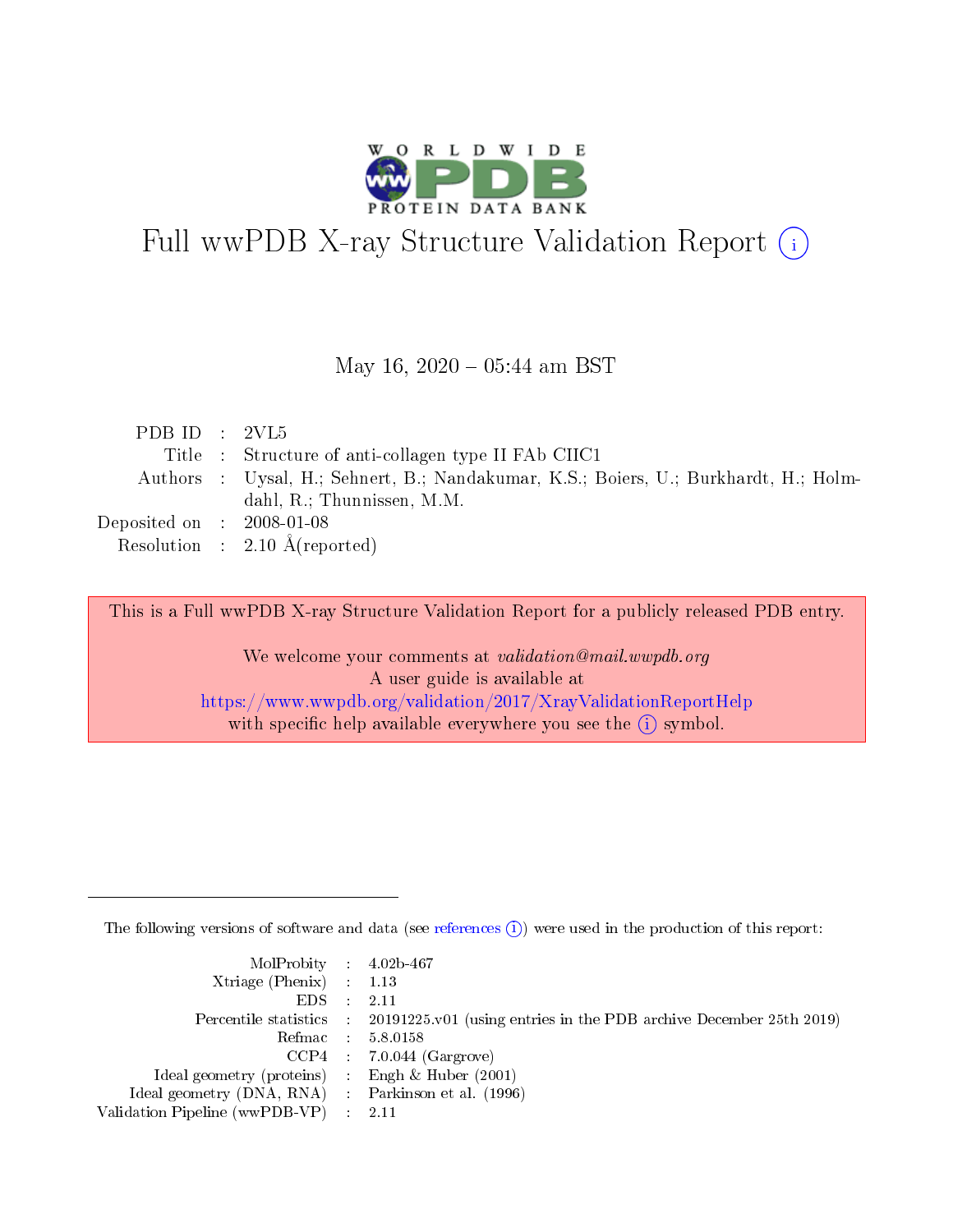# 1 [O](https://www.wwpdb.org/validation/2017/XrayValidationReportHelp#overall_quality)verall quality at a glance  $(i)$

The following experimental techniques were used to determine the structure: X-RAY DIFFRACTION

The reported resolution of this entry is 2.10 Å.

Percentile scores (ranging between 0-100) for global validation metrics of the entry are shown in the following graphic. The table shows the number of entries on which the scores are based.



| Metric                | Whole archive        | <b>Similar resolution</b>                                              |
|-----------------------|----------------------|------------------------------------------------------------------------|
|                       | $(\#\text{Entries})$ | $(\#\text{Entries},\, \text{resolution}\; \text{range}(\textup{\AA}))$ |
| $R_{free}$            | 130704               | $5197(2.10-2.10)$                                                      |
| Clashscore            | 141614               | $5710(2.10-2.10)$                                                      |
| Ramachandran outliers | 138981               | $5647(2.10-2.10)$                                                      |
| Sidechain outliers    | 138945               | $5648$ $(2.10-2.10)$                                                   |
| RSRZ outliers         | 127900               | $5083(2.10-2.10)$                                                      |

The table below summarises the geometric issues observed across the polymeric chains and their fit to the electron density. The red, orange, yellow and green segments on the lower bar indicate the fraction of residues that contain outliers for  $>=3, 2, 1$  and 0 types of geometric quality criteria respectively. A grey segment represents the fraction of residues that are not modelled. The numeric value for each fraction is indicated below the corresponding segment, with a dot representing fractions <=5% The upper red bar (where present) indicates the fraction of residues that have poor fit to the electron density. The numeric value is given above the bar.

| Mol | Chain  | $\vert$ Length | Quality of chain |     |                       |
|-----|--------|----------------|------------------|-----|-----------------------|
|     | А      | 218            | 3%<br>83%        | 16% |                       |
|     | $\cap$ | 218            | 2%<br>81%        | 15% |                       |
| ച   | В      | 218            | 5%<br>82%        | 15% |                       |
| ച   |        | 218            | 3%<br>79%        | 19% | ш<br>$\bullet\bullet$ |

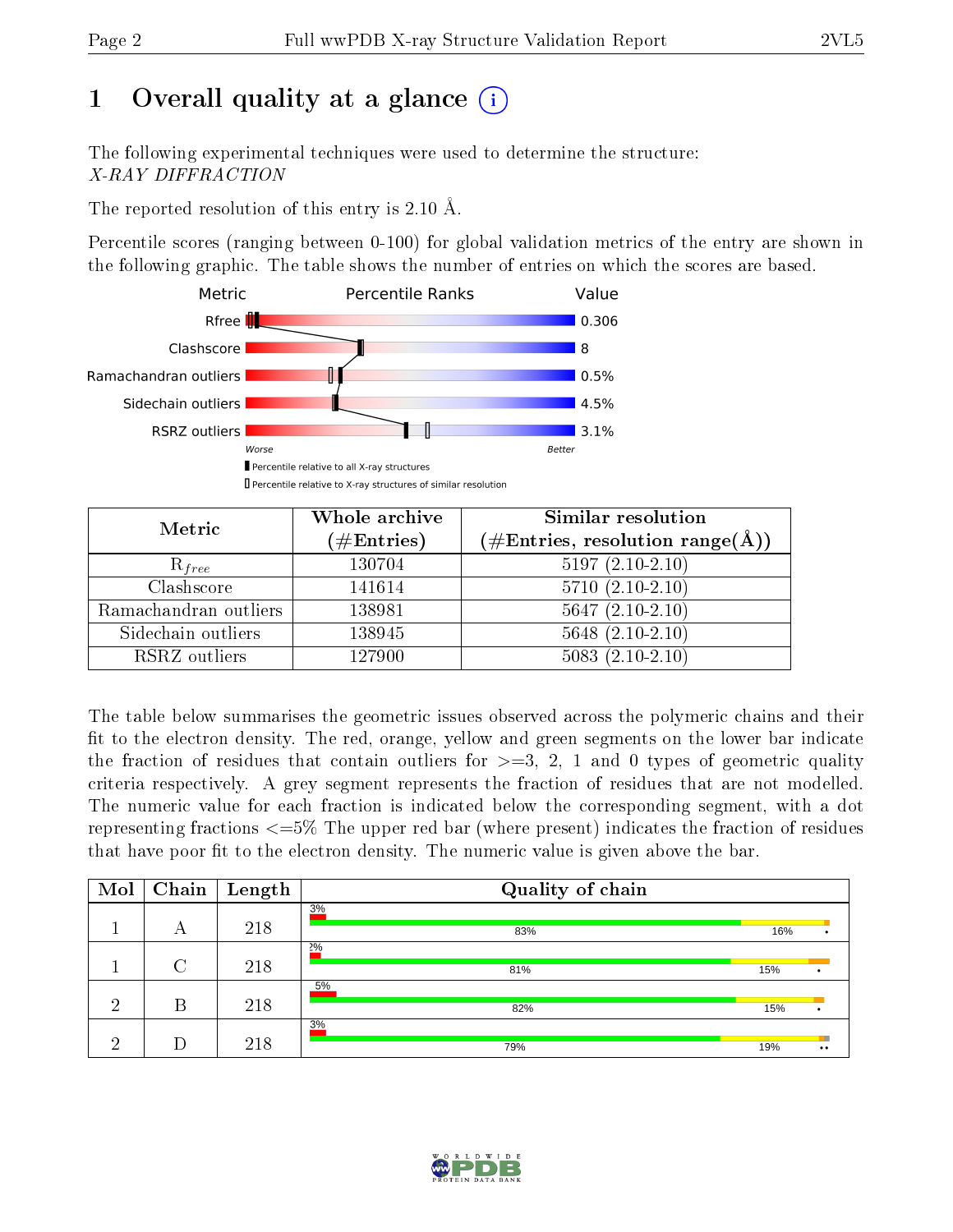# 2 Entry composition (i)

There are 3 unique types of molecules in this entry. The entry contains 7164 atoms, of which 0 are hydrogens and 0 are deuteriums.

In the tables below, the ZeroOcc column contains the number of atoms modelled with zero occupancy, the AltConf column contains the number of residues with at least one atom in alternate conformation and the Trace column contains the number of residues modelled with at most 2 atoms.

| Mol |  | Chain Residues | Atoms |                     |  |  |  | $ZeroOcc \mid AltConf \mid Trace$ |  |
|-----|--|----------------|-------|---------------------|--|--|--|-----------------------------------|--|
|     |  | 218            |       | Total C N O S       |  |  |  |                                   |  |
|     |  |                |       | 1646 1044 270 324 8 |  |  |  |                                   |  |
|     |  | 218            |       | Total C N           |  |  |  |                                   |  |
|     |  |                | 1646  | 1044 270 324        |  |  |  |                                   |  |

Molecule 1 is a protein called CIIC1 ANTICOLLAGEN FAB.

Molecule 2 is a protein called CIIC1 ANTICOLLAGEN FAB.

| Mol | Chain Residues | Atoms |                |  |  | $\text{ZeroOcc} \mid \text{AltConf} \mid \text{Trace}$ |  |  |
|-----|----------------|-------|----------------|--|--|--------------------------------------------------------|--|--|
|     | 217            |       | Total C N O S  |  |  |                                                        |  |  |
|     |                | 1683  | 1045 285 347 6 |  |  |                                                        |  |  |
|     | 216            |       | Total C N O S  |  |  |                                                        |  |  |
|     |                | 1667  | 1036 281 344 6 |  |  |                                                        |  |  |

• Molecule 3 is water.

| Mol |   | Chain   Residues | Atoms                                   | $ZeroOcc \mid AltConf \mid$ |
|-----|---|------------------|-----------------------------------------|-----------------------------|
| 3   | А | 117              | Total<br>$\left($<br>117<br>117         |                             |
| 3   | В | 124              | Total<br>$\left($<br>124<br>124         |                             |
| 3   | C | 136              | Total<br>$\left($<br>136<br>136         |                             |
| 3   |   | 145              | Total<br>$\left( \right)$<br>145<br>145 |                             |

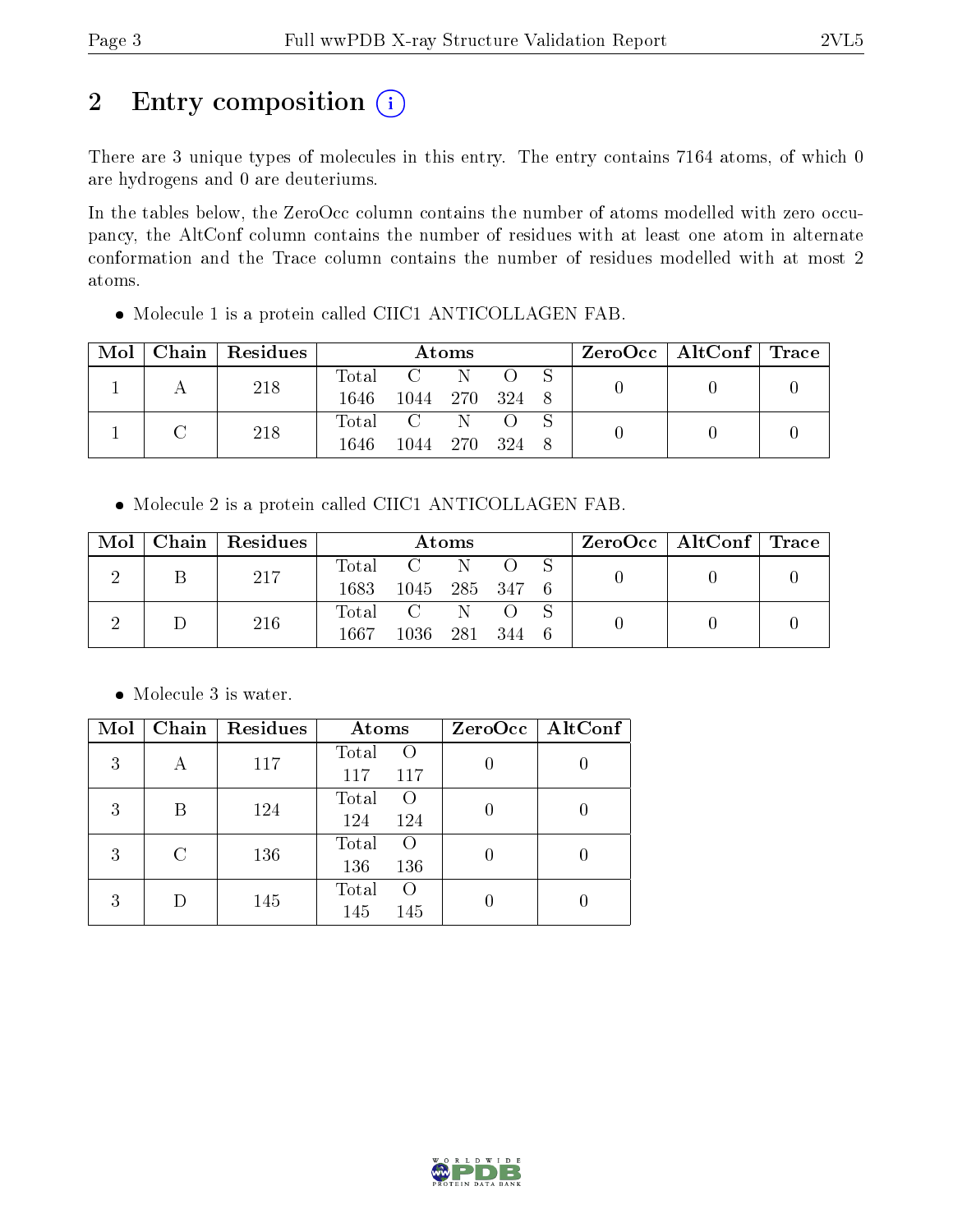# 3 Residue-property plots  $(i)$

These plots are drawn for all protein, RNA and DNA chains in the entry. The first graphic for a chain summarises the proportions of the various outlier classes displayed in the second graphic. The second graphic shows the sequence view annotated by issues in geometry and electron density. Residues are color-coded according to the number of geometric quality criteria for which they contain at least one outlier: green  $= 0$ , yellow  $= 1$ , orange  $= 2$  and red  $= 3$  or more. A red dot above a residue indicates a poor fit to the electron density (RSRZ  $> 2$ ). Stretches of 2 or more consecutive residues without any outlier are shown as a green connector. Residues present in the sample, but not in the model, are shown in grey.



• Molecule 1: CIIC1 ANTICOLLAGEN FAB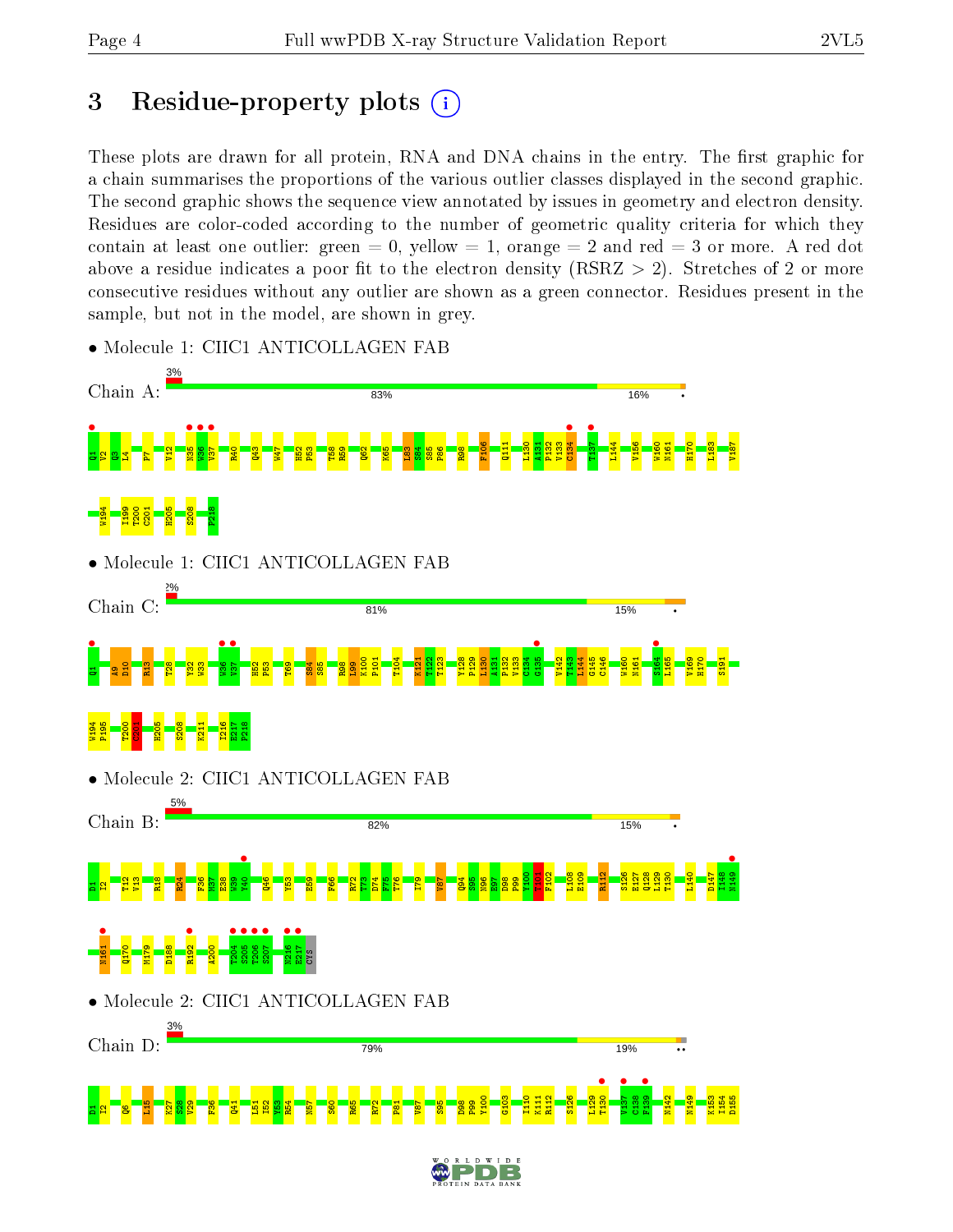

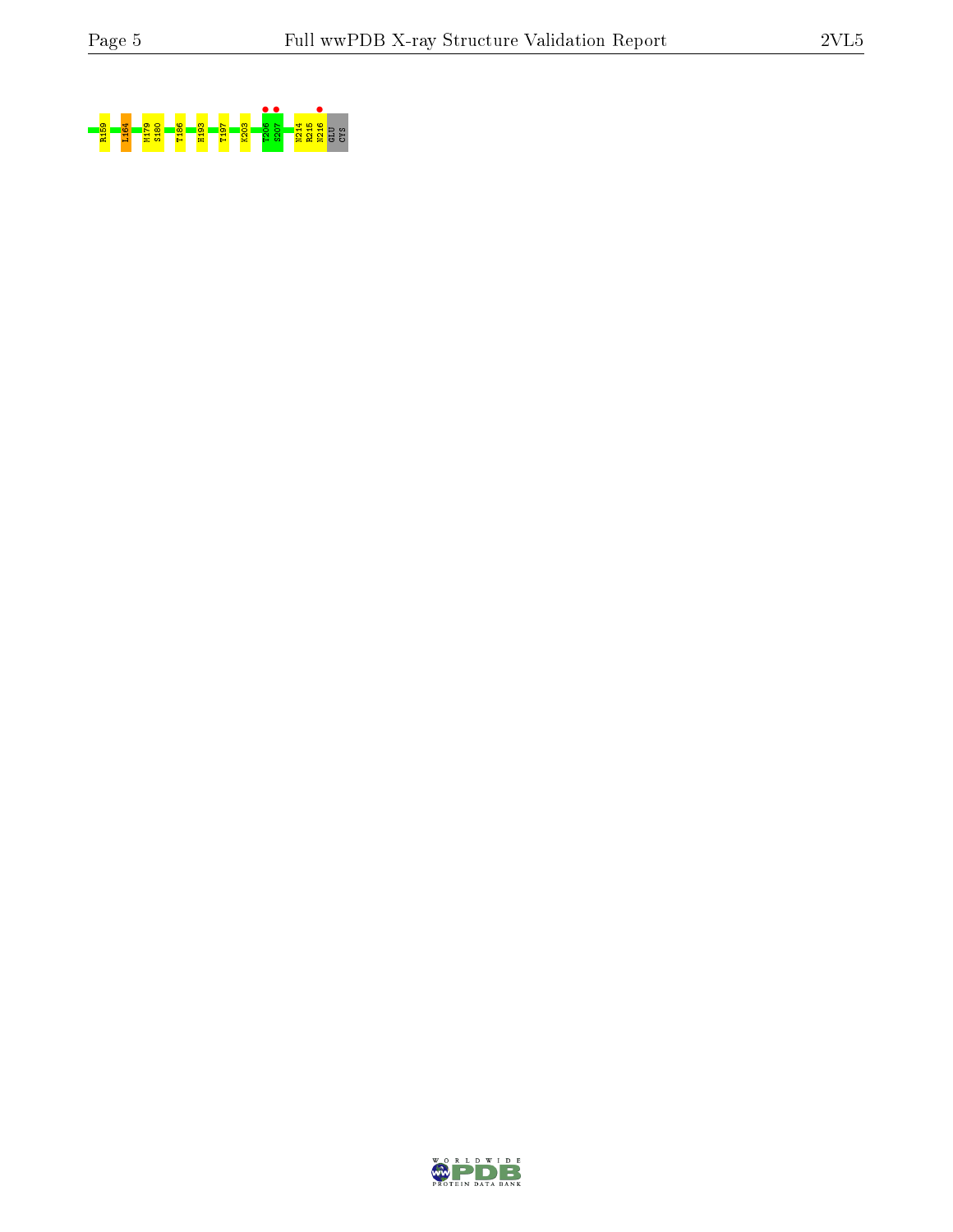# 4 Data and refinement statistics  $(i)$

| Property                                                         | Value                                             | Source     |
|------------------------------------------------------------------|---------------------------------------------------|------------|
| Space group                                                      | P 1 21 1                                          | Depositor  |
| Cell constants                                                   | $60.60$ Å 78.00Å<br>99.50Å                        | Depositor  |
| a, b, c, $\alpha$ , $\beta$ , $\gamma$                           | $83.10^\circ$<br>$90.00^{\circ}$<br>$90.00^\circ$ |            |
| Resolution $(A)$                                                 | 24.42<br>$-2.10$                                  | Depositor  |
|                                                                  | 24.42<br>$-2.10$                                  | <b>EDS</b> |
| $\%$ Data completeness                                           | $100.0 (24.42 - 2.10)$                            | Depositor  |
| (in resolution range)                                            | 98.8 (24.42-2.10)                                 | <b>EDS</b> |
| $R_{merge}$                                                      | 0.12                                              | Depositor  |
| $\mathrm{R}_{sym}$                                               | (Not available)                                   | Depositor  |
| $\langle I/\sigma(I) \rangle^{-1}$                               | $2.06$ (at $2.10\text{\AA})$                      | Xtriage    |
| Refinement program                                               | <b>REFMAC 5.2.0019</b>                            | Depositor  |
|                                                                  | 0.212<br>0.289<br>$\mathcal{L}$                   | Depositor  |
| $R, R_{free}$                                                    | $0.231$ ,<br>0.306                                | DCC        |
| $R_{free}$ test set                                              | 2659 reflections $(5.00\%)$                       | wwPDB-VP   |
| Wilson B-factor $(A^2)$                                          | 25.2                                              | Xtriage    |
| Anisotropy                                                       | 0.351                                             | Xtriage    |
| Bulk solvent $k_{sol}(\text{e}/\text{A}^3), B_{sol}(\text{A}^2)$ | 0.31, 44.3                                        | <b>EDS</b> |
| L-test for $\mathrm{twinning}^2$                                 | $< L >$ = 0.48, $< L2$ = 0.31                     | Xtriage    |
| Estimated twinning fraction                                      | No twinning to report.                            | Xtriage    |
| $\overline{F_o}, \overline{F_c}$ correlation                     | 0.93                                              | <b>EDS</b> |
| Total number of atoms                                            | 7164                                              | wwPDB-VP   |
| Average B, all atoms $(A^2)$                                     | 31.0                                              | wwPDB-VP   |

Xtriage's analysis on translational NCS is as follows: The largest off-origin peak in the Patterson function is  $4.41\%$  of the height of the origin peak. No significant pseudotranslation is detected.

<sup>&</sup>lt;sup>2</sup>Theoretical values of  $\langle |L| \rangle$ ,  $\langle L^2 \rangle$  for acentric reflections are 0.5, 0.333 respectively for untwinned datasets, and 0.375, 0.2 for perfectly twinned datasets.



<span id="page-5-1"></span><span id="page-5-0"></span><sup>1</sup> Intensities estimated from amplitudes.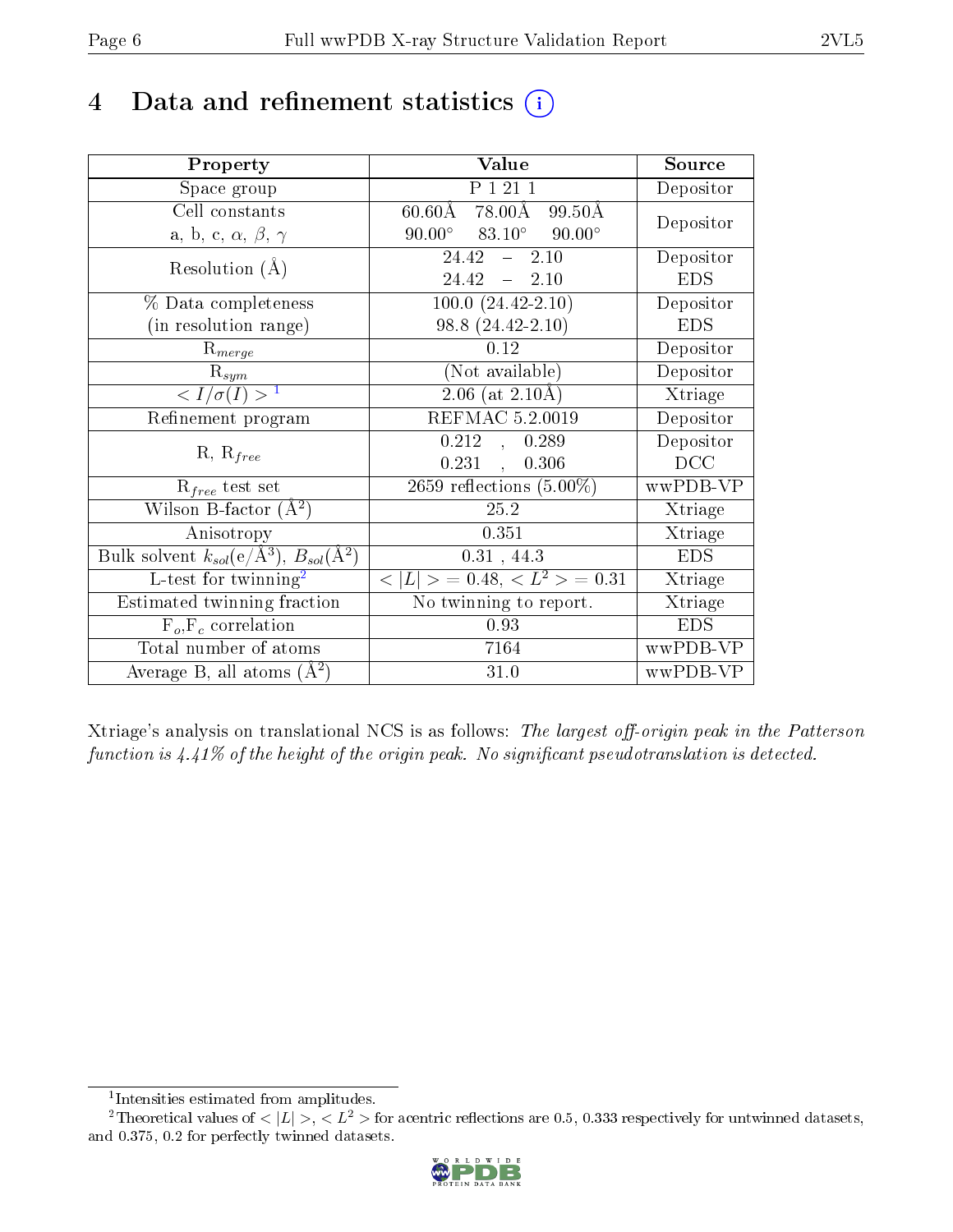# 5 Model quality  $(i)$

### 5.1 Standard geometry  $(i)$

The Z score for a bond length (or angle) is the number of standard deviations the observed value is removed from the expected value. A bond length (or angle) with  $|Z| > 5$  is considered an outlier worth inspection. RMSZ is the root-mean-square of all Z scores of the bond lengths (or angles).

| Mol | Chain  |      | Bond lengths               | Bond angles |                    |  |
|-----|--------|------|----------------------------|-------------|--------------------|--|
|     |        | RMSZ | # $ Z >5$                  | RMSZ        | # $ Z >5$          |  |
|     |        | 0.74 | 0/1691                     | 0.79        | $1/2312(0.0\%)$    |  |
|     | $\cap$ | 0.83 | $1/1691(0.1\%)$            | 0.80        | 0/2312             |  |
| 2   |        | 0.72 | 0/1720                     | 0.82        | $2/2337(0.1\%)$    |  |
| 2   | Ð      | 0.81 | 0/1704                     | 0.84        | $1/2316$ $(0.0\%)$ |  |
| AH  |        | 0.78 | $\sqrt{6806}$<br>$(0.0\%)$ | 0.81        | /9277<br>$(0.0\%)$ |  |

Chiral center outliers are detected by calculating the chiral volume of a chiral center and verifying if the center is modelled as a planar moiety or with the opposite hand.A planarity outlier is detected by checking planarity of atoms in a peptide group, atoms in a mainchain group or atoms of a sidechain that are expected to be planar.

|  | $\boxed{\text{Mol}\mid\text{Chain}}$   $\#\text{Chirality outliers}$   $\#\text{Planarity outliers}$ |
|--|------------------------------------------------------------------------------------------------------|
|  |                                                                                                      |

All (1) bond length outliers are listed below:

|  |  |                             | $\mid$ Mol $\mid$ Chain $\mid$ Res $\mid$ Type $\mid$ Atoms $\mid$ $\mid$ Z $\mid$ Observed(A) $\mid$ Ideal(A) $\mid$ |  |
|--|--|-----------------------------|-----------------------------------------------------------------------------------------------------------------------|--|
|  |  | $201$   CYS   CB-SG   -7.71 | 1.69                                                                                                                  |  |

All (4) bond angle outliers are listed below:

| Mol                  | Chain | Res | Type | Atoms       |         | Observed $(°)$ | $\text{Ideal}({}^o)$ |
|----------------------|-------|-----|------|-------------|---------|----------------|----------------------|
| $\ddot{\phantom{0}}$ |       | 164 | LEU  | CA-CB-CG    | 6.90    | 131.17         | 115.30               |
|                      |       | 101 | THR. | N-CA-CB     | $-5.16$ | 100.49         | 110.30               |
|                      |       | 112 | ARG  | $NE-CZ-NH2$ | $-512$  | 117 74         | 120.30               |
|                      |       | 83  | LEH  | CA-CB-CG-   | 5.00    | 126.81         | 115.30               |

There are no chirality outliers.

All (1) planarity outliers are listed below:

|  |  | $\lceil\,\mathrm{Mol}\hskip.7pt\rceil$ Chain $\mid$ Res $\mid$ Type $\mid$ Group $\mid$ |
|--|--|-----------------------------------------------------------------------------------------|
|  |  | $ALA$   Peptide                                                                         |

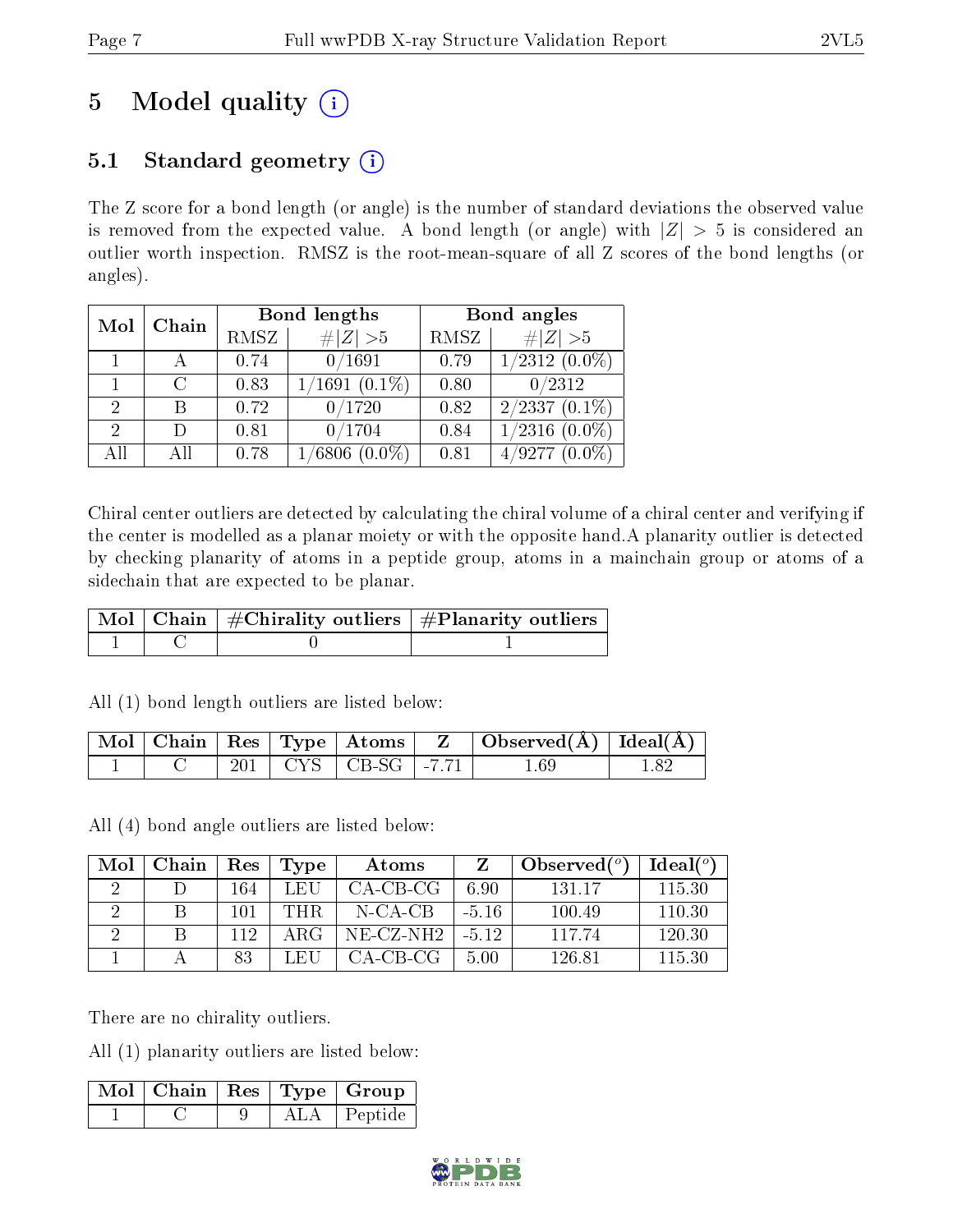### $5.2$  Too-close contacts  $(i)$

In the following table, the Non-H and H(model) columns list the number of non-hydrogen atoms and hydrogen atoms in the chain respectively. The H(added) column lists the number of hydrogen atoms added and optimized by MolProbity. The Clashes column lists the number of clashes within the asymmetric unit, whereas Symm-Clashes lists symmetry related clashes.

| Mol |                    |      | Chain   Non-H   H(model) | H(added) |     | $Clashes$   Symm-Clashes |
|-----|--------------------|------|--------------------------|----------|-----|--------------------------|
|     |                    | 1646 |                          | 1618     | 27  |                          |
|     | $\sqrt{ }$         | 1646 |                          | 1618     | 34  |                          |
| 2   | В                  | 1683 |                          | 1610     | 26  |                          |
| 2   | D                  | 1667 |                          | 1592     | 25  |                          |
| 3   | A                  | 117  |                          |          |     |                          |
| 3   | В                  | 124  |                          |          |     |                          |
| ົ   | $\curvearrowright$ | 136  |                          |          |     |                          |
| 3   |                    | 145  |                          |          |     |                          |
|     |                    | 7164 |                          | 6438     | 108 |                          |

The all-atom clashscore is defined as the number of clashes found per 1000 atoms (including hydrogen atoms). The all-atom clashscore for this structure is 8.

All (108) close contacts within the same asymmetric unit are listed below, sorted by their clash magnitude.

|                       |                      | Interatomic    | Clash         |
|-----------------------|----------------------|----------------|---------------|
| Atom-1                | Atom-2               | distance $(A)$ | overlap $(A)$ |
| 1:C:104:THR:HG22      | 2:D:54:ARG:HH21      | 1.17           | 1.08          |
| 2:B:2:ILE:O           | 2: B: 101: THR: HG21 | 1.67           | 0.95          |
| 2:B:161:ASN:HB2       | 3:B:2100:HOH:O       | 1.69           | 0.93          |
| 3: A:2076:HOH:O       | 2:B:46:GLN:HG2       | 1.71           | 0.90          |
| 3:A:2039:HOH:O        | 2:B:102:PHE:CE2      | 2.25           | 0.88          |
| 1: A:35: ASN:HD22     | 1: A:47:TRP:HE1      | 1.23           | 0.83          |
| 3: A:2039:HOH:O       | 2:B:102:PHE:HE2      | 1.60           | 0.82          |
| $1:C:104$ : THR: HG22 | 2:D:54:ARG:NH2       | 1.97           | 0.79          |
| 1:C:69:THR:HG23       | 3:C:2063:HOH:O       | 1.84           | 0.77          |
| 2:B:161:ASN:HA        | 3: B:2101:HOH:O      | 1.86           | 0.76          |
| 1:C:211:LYS:HE2       | 3:C:2130:HOH:O       | 1.87           | 0.75          |
| 2:B:188:ASP:OD1       | 2:B:192:ARG:NH1      | 2.19           | 0.75          |
| 1:C:133:VAL:HG23      | 3:C:2093:HOH:O       | 1.87           | 0.74          |
| 1:C:205:HIS:HD2       | 1:C:208:SER:OG       | 1.72           | 0.73          |
| 1:A:35:ASN:ND2        | 1: A:47:TRP:HE1      | 1.90           | 0.70          |
| 2: B:38: GLU: HG3     | 2:B:53:TYR:HA        | 1.74           | 0.69          |
| 1:A:7:PRO:HD3         | 3:A:2005:HOH:O       | 1.94           | 0.68          |
| 2:D:214:ASN:ND2       | 3:D:2141:HOH:O       | 2.24           | 0.67          |
| 1:C:132:PRO:HD3       | 1:C:144:LEU:HD22     | 1.77           | 0.66          |

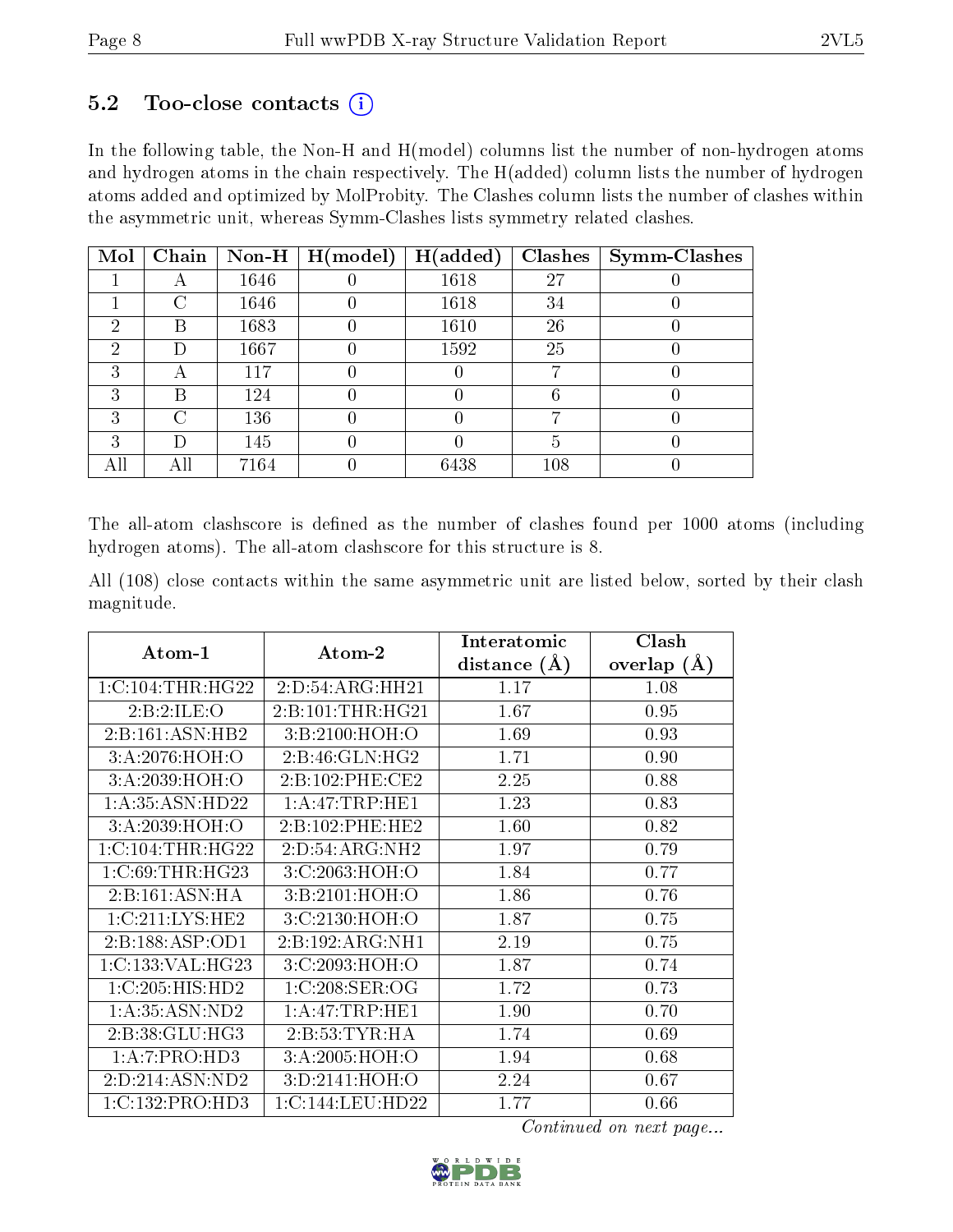| Continuation providus page   |                      | Interatomic       | Clash           |
|------------------------------|----------------------|-------------------|-----------------|
| Atom-1                       | Atom-2               | distance $(A)$    | overlap $(\AA)$ |
| 2:B:24:ARG:CZ                | 2:B:74:ASP:HB3       | 2.27              | 0.64            |
| $1:A:170:\overline{HIS:HD2}$ | 3:B:2054:HOH:O       | 1.83              | 0.61            |
| 1: A: 156: VAL: CG2          | 1: A: 183: LEU: HD21 | 2.31              | 0.60            |
| 1: A:160:TRP:CE2             | 1: A: 187: VAL: CG2  | 2.86              | 0.58            |
| 2:B:128:GLN:C                | 2:B:130:THR:H        | 2.07              | 0.58            |
| 2:B:24:ARG:NH2               | 2:B:74:ASP:HB3       | 2.19              | 0.58            |
| 1:C:160:TRP:CZ3              | 1:C:201:CYS:HB3      | 2.39              | 0.57            |
| $1:A:205:HIS:H\overline{D2}$ | 1: A:208: SER:OG     | 1.88              | 0.56            |
| 2:D:87:VAL:CG1               | 2:D:110:ILE:HG12     | 2.35              | 0.56            |
| 1:C:32:TYR:HB2               | 1:C:98:ARG:HD2       | 1.87              | 0.56            |
| 1: A: 160: TRP: CD2          | 1:A:187:VAL:HG21     | 2.42              | 0.55            |
| $2:D:203:LYS:\overline{HE2}$ | 3:D:2082:HOH:O       | $\overline{2.07}$ | 0.55            |
| 1:C:100:LYS:NZ               | 3:C:2075:HOH:O       | 2.40              | 0.54            |
| 1:C:32:TYR:CD2               | 1:C:98:ARG:NH1       | 2.76              | 0.54            |
| 1:A:156:VAL:HG21             | 1:A:183:LEU:HD21     | 1.90              | $0.54\,$        |
| 1:C:33:TRP:HB2               | 1:C:99:LEU:HD22      | 1.90              | 0.53            |
| 2:D:95:SER:HA                | 2:D:100:TYR:CD1      | 2.44              | 0.53            |
| 1: A: 132: PRO: HD3          | 1:A:144:LEU:HD22     | 1.90              | 0.53            |
| 2:D:60:SER:HB2               | 3:D:2050:HOH:O       | 2.08              | 0.53            |
| 1: A: 161: ASN: ND2          | 1: A:200:THR:H       | 2.07              | 0.52            |
| 2:B:98:ASP:HA                | 2: B:99: PRO: C      | 2.30              | 0.52            |
| 2:B:13:VAL:HG12              | 2:B:108:LEU:HD11     | 1.92              | 0.51            |
| 2:B:36:PHE:HB2               | 2:B:96:ASN:HB2       | 1.93              | 0.51            |
| 2:B:66:PHE:CD1               | 2:B:79:ILE:HG12      | 2.46              | 0.51            |
| 2:B:130:THR:HG21             | 3:B:2093:HOH:O       | 2.10              | 0.50            |
| 1:C:161:ASN:ND2              | 1:C:200:THR:H        | 2.09              | 0.50            |
| 2:D:2:ILE:HG12               | 2:D:27:LYS:HG2       | 1.94              | 0.50            |
| 1: A: 156: VAL: HG12         | 1:A:205:H1S:HB2      | 1.93              | 0.50            |
| 1:A:194:TRP:CD1              | 1:A:199:ILE:HD12     | 2.47              | 0.49            |
| 1:A:40:ARG:O                 | 1:A:43:GLN:HB2       | 2.11              | 0.49            |
| 1:C:142:VAL:HG23             | 1:C:191:SER:HA       | 1.95              | 0.49            |
| 1: A:58:THR:O                | 1:A:59:ARG:NH2       | 2.46              | 0.49            |
| 1:A:7:PRO:HB3                | 3: A:2009:HOH:O      | 2.12              | 0.49            |
| 1:A:59:ARG:HD2               | 3:A:2044:HOH:O       | 2.13              | 0.48            |
| 2:D:6:GLN:HE21               | 2:D:103:GLY:HA3      | 1.78              | 0.48            |
| 1: A: 133: VAL:HG22          | 1:A:134:CYS:H        | 1.78              | 0.47            |
| 2:B:188:ASP:O                | 2:B:192:ARG:HG3      | 2.13              | 0.47            |
| 2:D:186:THR:HB               | 3:D:2096:HOH:O       | 2.14              | 0.47            |
| 1:A:106:PHE:N                | 1: A:106: PHE: HD1   | 2.12              | 0.47            |
| 1:C:128:TYR:HA               | 1:C:129:PRO:HD3      | 1.77              | 0.47            |
| 2: D: 41: GLN: HB2           | 2:D:51:LEU:HD11      | 1.95              | 0.47            |

Continued from previous page.

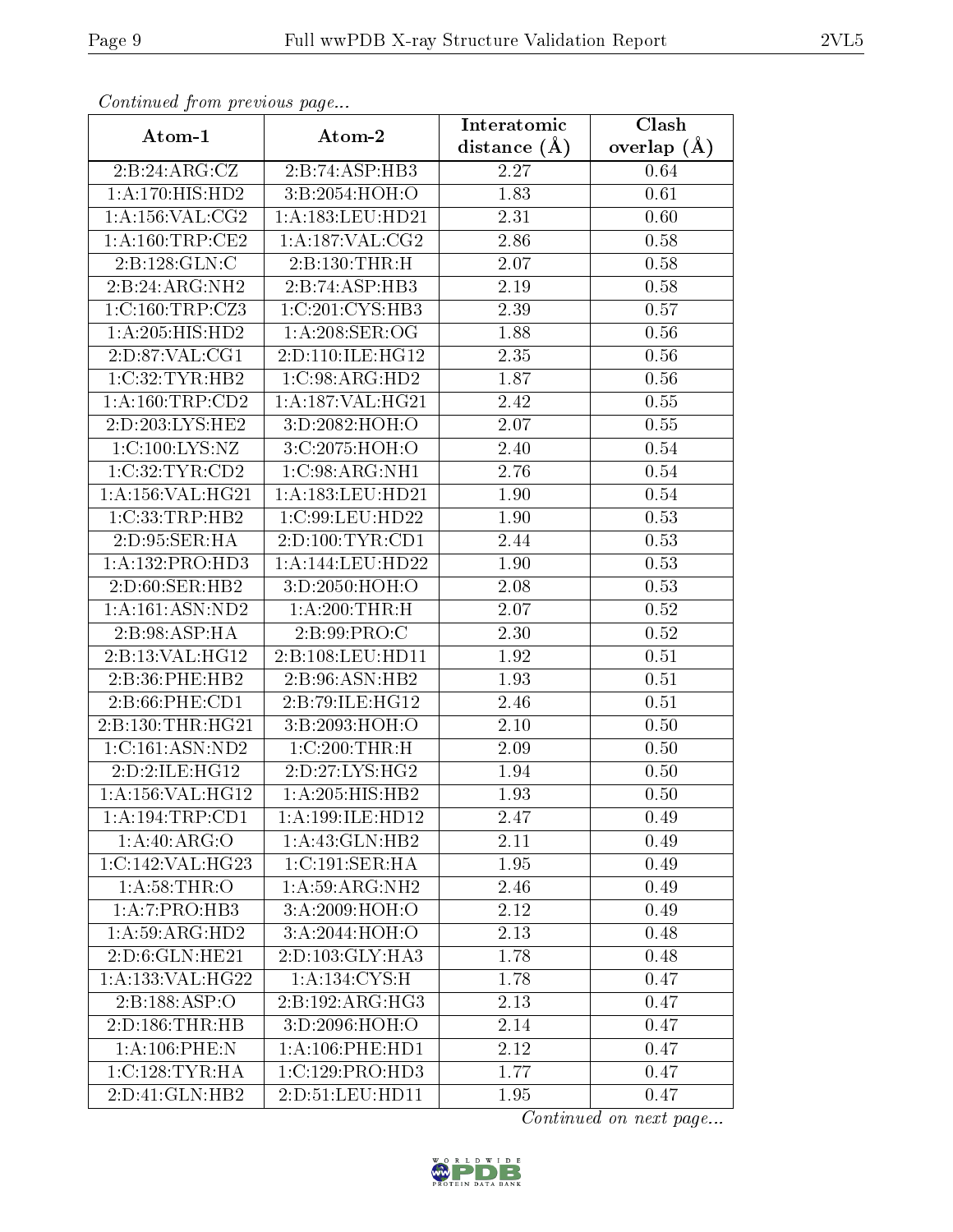| Comunaca jiom previous page |                      | Interatomic    | Clash           |
|-----------------------------|----------------------|----------------|-----------------|
| Atom-1                      | Atom-2               | distance $(A)$ | overlap $(\AA)$ |
| 1: A: 133: VAL:HG22         | 1:A:134:CYS:N        | 2.30           | 0.46            |
| 2:D:98:ASP:HA               | 2:D:99:PRO:C         | 2.35           | 0.46            |
| 1:A:106:PHE:N               | 1: A: 106: PHE: CD1  | 2.83           | 0.46            |
| 2:B:12:THR:HG23             | 2:B:109:GLU:HG2      | 1.97           | 0.46            |
| 2:D:153:LYS:HB2             | 2:D:197:THR:HB       | 1.98           | 0.46            |
| 2: D: 179: MET:HG2          | 2:D:180:SER:N        | 2.31           | 0.46            |
| 1:C:205:HIS:CD2             | 1:C:208:SER:OG       | 2.61           | 0.45            |
| 1: A: 160: TRP: CD2         | 1: A: 187: VAL: CG2  | 3.00           | 0.45            |
| 2:B:59:GLU:OE1              | 2:B:59:GLU:HA        | 2.17           | 0.45            |
| 2:B:87:VAL:HG11             | 2:B:170:GLN:HB3      | 1.98           | 0.44            |
| 1:C:170:HIS:HE1             | 2:D:142:ASN:OD1      | 2.00           | 0.44            |
| 2:D:215:ARG:O               | 2:D:216:ASN:CB       | 2.63           | 0.44            |
| 2:B:127:GLU:O               | 2:B:130:THR:HB       | 2.18           | 0.44            |
| 1:C:10:ASP:HA               | 3:C:2012:HOH:O       | 2.17           | 0.44            |
| 2:D:111:LYS:HG2             | 2:D:112:ARG:H        | 1.83           | 0.44            |
| 2:D:193:HIS:O               | 2:D:215:ARG:HD3      | 2.17           | 0.44            |
| 1:C:9:ALA:O                 | 1:C:10:ASP:HB3       | 2.17           | 0.44            |
| 1: A:111: GLN:NE2           | 3: A:2076: HOH:O     | 2.50           | 0.44            |
| 1:A:85:SER:N                | 1:A:86:PRO:HD3       | 2.32           | 0.44            |
| 1:A:62:GLN:HA               | 1: A:65:LYS:HG2      | 2.00           | 0.44            |
| 2:B:24:ARG:NH2              | 3:B:2022:HOH:O       | 2.51           | 0.44            |
| 2:B:94:GLN:HG3              | 2: B: 101: THR: HG22 | 2.00           | 0.43            |
| 1:C:170:HIS:HD2             | 3:D:2053:HOH:O       | 2.02           | 0.43            |
| 1:C:32:TYR:CZ               | 1:C:101:PRO:HB3      | 2.53           | 0.43            |
| 1:C:52:HIS:HA               | 1:C:53:PRO:HD3       | 1.88           | 0.43            |
| 1:C:13:ARG:N                | 1:C:13:ARG:HD3       | 2.33           | 0.43            |
| 2:D:154:ILE:HD11            | 2:D:159:ARG:HD2      | 2.00           | 0.43            |
| $1:A:52:\overline{HIS:HA}$  | 1: A:53: PRO:HD3     | 1.92           | 0.43            |
| 2:B:94:GLN:CG               | 2:B:101:THR:HG22     | 2.49           | 0.43            |
| 1:A:160:TRP:CZ3             | 1:A:201:CYS:HB3      | 2.53           | 0.43            |
| 1:C:144:LEU:HD13            | 1:C:216:ILE:HG21     | 2.00           | 0.43            |
| 2:B:76:THR:HG22             | 3:B:2063:HOH:O       | 2.17           | 0.42            |
| 2:D:126:SER:HA              | 2:D:129:LEU:HD12     | 2.01           | 0.42            |
| 1:C:169:VAL:HG21            | 3:C:2109:HOH:O       | 2.19           | 0.42            |
| 1:C:84:SER:O                | 1:C:85:SER:C         | 2.58           | 0.42            |
| 2:D:52:ILE:HA               | 2:D:57:ASN:O         | 2.20           | 0.42            |
| 2:B:140:LEU:CD2             | 2:B:200:ALA:HB2      | 2.50           | 0.42            |
| 2:D:15:LEU:HD13             | 2:D:110:ILE:HG23     | 2.02           | 0.42            |
| 2:D:65:ARG:HD2              | 2:D:81:PRO:O         | 2.20           | 0.42            |
| 1:C:161:ASN:HD21            | 1:C:200:THR:H        | 1.67           | 0.42            |
| 1:C:194:TRP:CG              | 1:C:195:PRO:HA       | 2.54           | 0.41            |

Continued from previous page.

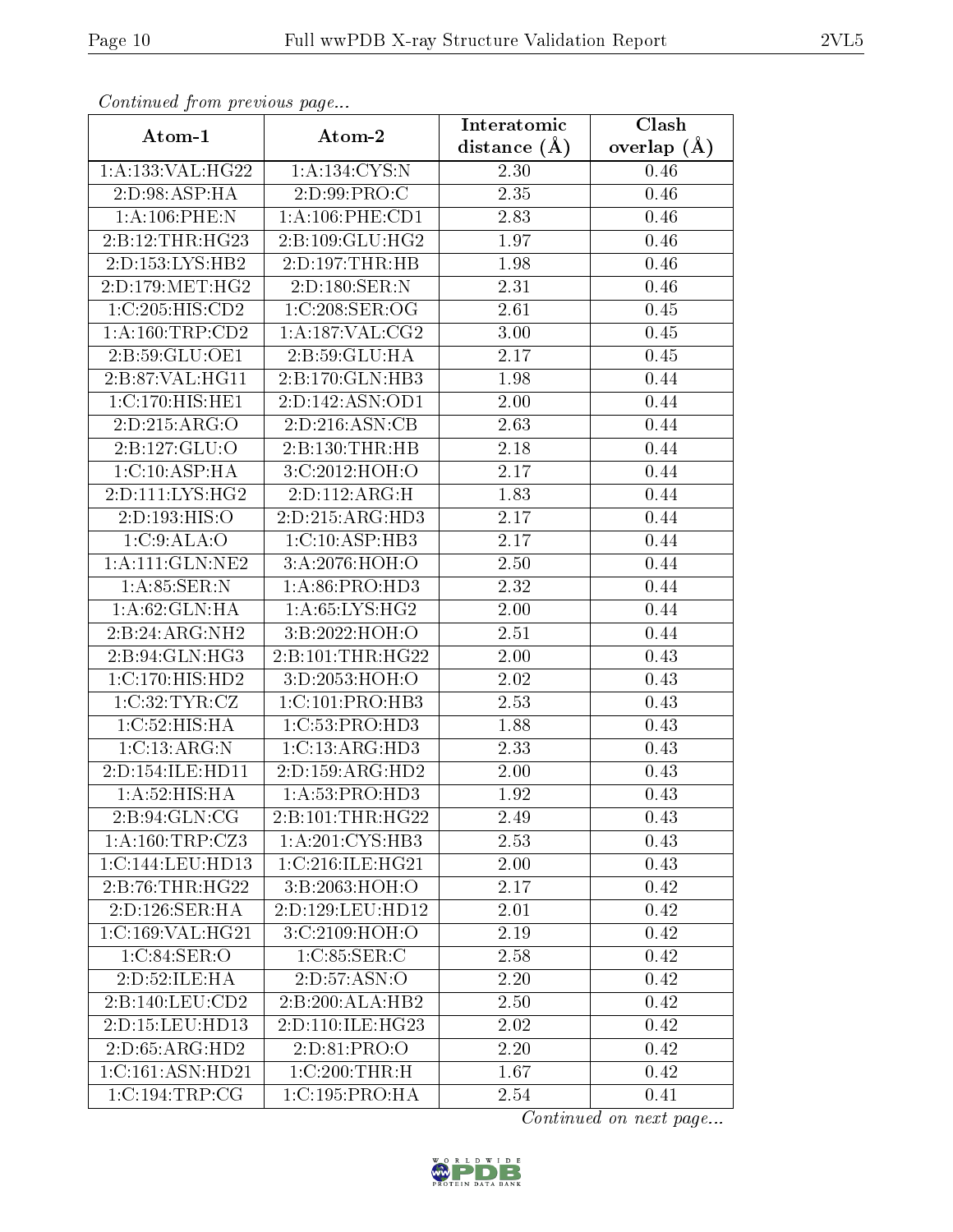| Atom-1           | Atom-2            | Interatomic<br>distance $(A)$ | Clash<br>overlap |
|------------------|-------------------|-------------------------------|------------------|
| 1:C:32:TYR:CE1   | 1:C:101:PRO:HB3   | 2.54                          | 0.41             |
| 2:D:111:LYS:HG2  | 2:D:112:ARG:N     | 2.36                          | 0.41             |
| 1:C:130:LEU:HB2  | 1:C:145:GLY:O     | 2.19                          | 0.41             |
| 1:C:121:LYS:NZ   | 1:C:123:THR:OG1   | 2.53                          | 0.41             |
| 1:C:132:PRO:CD   | 1:C:144:LEU:HD22  | 2.49                          | 0.41             |
| 1:C:104:THR:HG21 | 2:D:36:PHE:CD2    | 2.55                          | 0.41             |
| 1:C:169:VAL:CG2  | 3: C: 2109: HOH:O | 2.68                          | በ 4በ             |

Continued from previous page...

There are no symmetry-related clashes.

### 5.3 Torsion angles (i)

#### 5.3.1 Protein backbone (i)

In the following table, the Percentiles column shows the percent Ramachandran outliers of the chain as a percentile score with respect to all X-ray entries followed by that with respect to entries of similar resolution.

The Analysed column shows the number of residues for which the backbone conformation was analysed, and the total number of residues.

| Mol            | Chain         | Analysed        | Favoured       | Allowed    | Outliers         | Percentiles |
|----------------|---------------|-----------------|----------------|------------|------------------|-------------|
|                | А             | $216/218(99\%)$ | 208 (96 $\%$ ) | $8(4\%)$   |                  | 100         |
|                | $\mathcal{C}$ | $216/218(99\%)$ | 209(97%)       | 7(3%)      | $\left( \right)$ | 100<br>100  |
| $\overline{2}$ | B             | $215/218$ (99%) | 204(95%)       | $9(4\%)$   | $2(1\%)$         | 12          |
| $\overline{2}$ | D             | $214/218$ (98%) | $205(96\%)$    | 7(3%)      | $2(1\%)$         | 12<br>17    |
| All            | All           | 861/872 (99%)   | 826 (96%)      | 31 $(4\%)$ | $4(0\%)$         | 29<br>26    |

All (4) Ramachandran outliers are listed below:

| Mol | Chain | Res | <b>Type</b> |
|-----|-------|-----|-------------|
|     |       | 129 | LEU         |
|     |       | 72  | $\rm{ARG}$  |
|     |       | 72  | $\rm{ARG}$  |
|     |       | 155 |             |

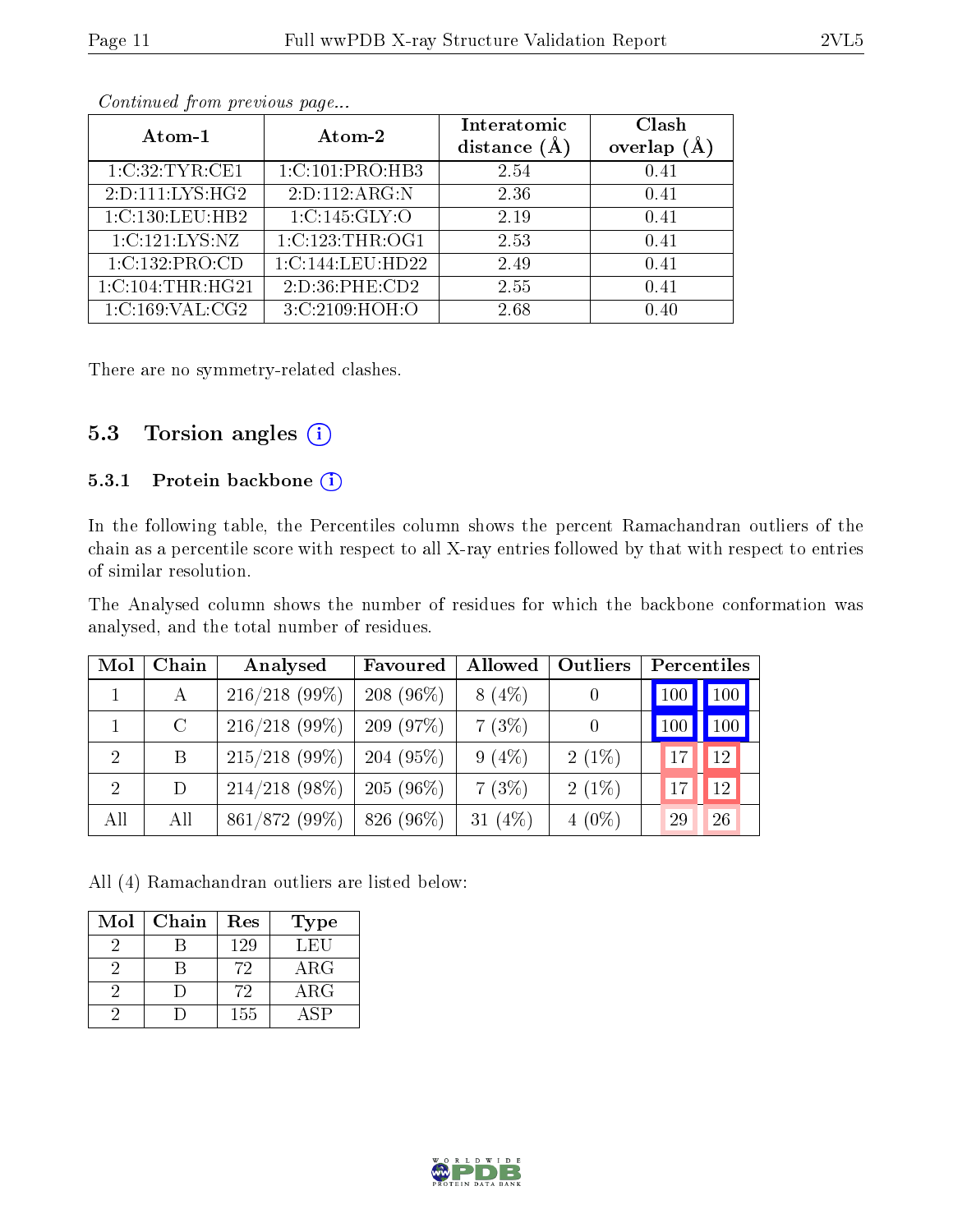#### 5.3.2 Protein sidechains  $(i)$

In the following table, the Percentiles column shows the percent sidechain outliers of the chain as a percentile score with respect to all X-ray entries followed by that with respect to entries of similar resolution.

The Analysed column shows the number of residues for which the sidechain conformation was analysed, and the total number of residues.

| Mol                         | Chain         | Analysed            | Rotameric | Outliers   | Percentiles |    |
|-----------------------------|---------------|---------------------|-----------|------------|-------------|----|
|                             | $\mathbf{A}$  | $188/188$ (100%)    | 179 (95%) | 9(5%)      | 25          | 24 |
|                             | $\mathcal{C}$ | $188/188$ (100%)    | 177 (94%) | 11 $(6\%)$ | 19          | 17 |
| $\mathcal{D}_{\mathcal{L}}$ | B             | $192/193$ $(100\%)$ | 183 (95%) | 9(5%)      | 26          | 25 |
| $\mathcal{D}_{\mathcal{L}}$ | D             | $190/193(98\%)$     | 185 (97%) | 5(3%)      | 46          | 50 |
| All                         | All           | 758/762 (100%)      | 724 (96%) | 34 $(4\%)$ | 27          | 27 |

All (34) residues with a non-rotameric sidechain are listed below:

| Mol            | Chain                                                                                                | Res              | $_{\rm Type}$           |
|----------------|------------------------------------------------------------------------------------------------------|------------------|-------------------------|
| $\overline{1}$ | $\overline{A}$                                                                                       | $\overline{2}$   | <b>VAL</b>              |
| $\overline{1}$ | $\overline{A}$                                                                                       | $\overline{4}$   | <b>LEU</b>              |
| $\overline{1}$ | $\overline{A}$                                                                                       | $\overline{12}$  | <b>VAL</b>              |
| $\overline{1}$ | $\overline{A}$                                                                                       | $\overline{37}$  | <b>VAL</b>              |
| $\overline{1}$ | $\overline{A}$                                                                                       | $\overline{83}$  | LEU                     |
| $\overline{1}$ | $\overline{A}$                                                                                       | 98               | $\rm{ARG}$              |
| $\overline{1}$ | $\overline{A}$                                                                                       | $\overline{106}$ | PHE                     |
| $\mathbf{1}$   | $\overline{A}$                                                                                       | 130              | <b>LEU</b>              |
| $\mathbf{1}$   | $\overline{A}$                                                                                       | 134              | <b>CYS</b>              |
| $\overline{2}$ | $\overline{\mathbf{B}}$                                                                              | $\overline{18}$  | $\overline{\rm{ARG}}$   |
| $\overline{2}$ | $\overline{\mathrm{B}}$                                                                              | $\overline{24}$  | $\overline{\rm{ARG}}$   |
| $\overline{2}$ | $\overline{\mathrm{B}}$                                                                              | $\overline{87}$  | <b>VAL</b>              |
| $\overline{2}$ | $\overline{\mathrm{B}}$                                                                              | $\overline{101}$ | <b>THR</b>              |
| $\overline{2}$ | $\overline{\mathrm{B}}$                                                                              | $\overline{112}$ | $\overline{\rm{ARG}}$   |
| $\overline{2}$ | $\overline{\mathrm{B}}$                                                                              | $\overline{126}$ | SER                     |
| $\overline{2}$ | $\, {\bf B}$                                                                                         | 147              | $\overline{\text{ASP}}$ |
| $\overline{2}$ | $\overline{\mathrm{B}}$                                                                              | $\overline{161}$ | $\overline{ASN}$        |
| $\overline{2}$ | $\overline{B}$                                                                                       | 179              | $\textrm{MET}$          |
| $\overline{1}$ |                                                                                                      | $\overline{10}$  | $\overline{\text{ASP}}$ |
| $\overline{1}$ |                                                                                                      | 13               | $\overline{\rm ARG}$    |
| $\overline{1}$ | $\frac{\overline{\text{C}}}{\overline{\text{C}}}}$ $\frac{\overline{\text{C}}}{\overline{\text{C}}}$ | $\overline{28}$  | <b>THR</b>              |
| $\overline{1}$ |                                                                                                      | 84               | $\overline{\text{SER}}$ |
| $\overline{1}$ |                                                                                                      | $\overline{99}$  | LEU                     |
| $\overline{1}$ | $\overline{\rm C}$                                                                                   | 121              | $\overline{\text{LYS}}$ |

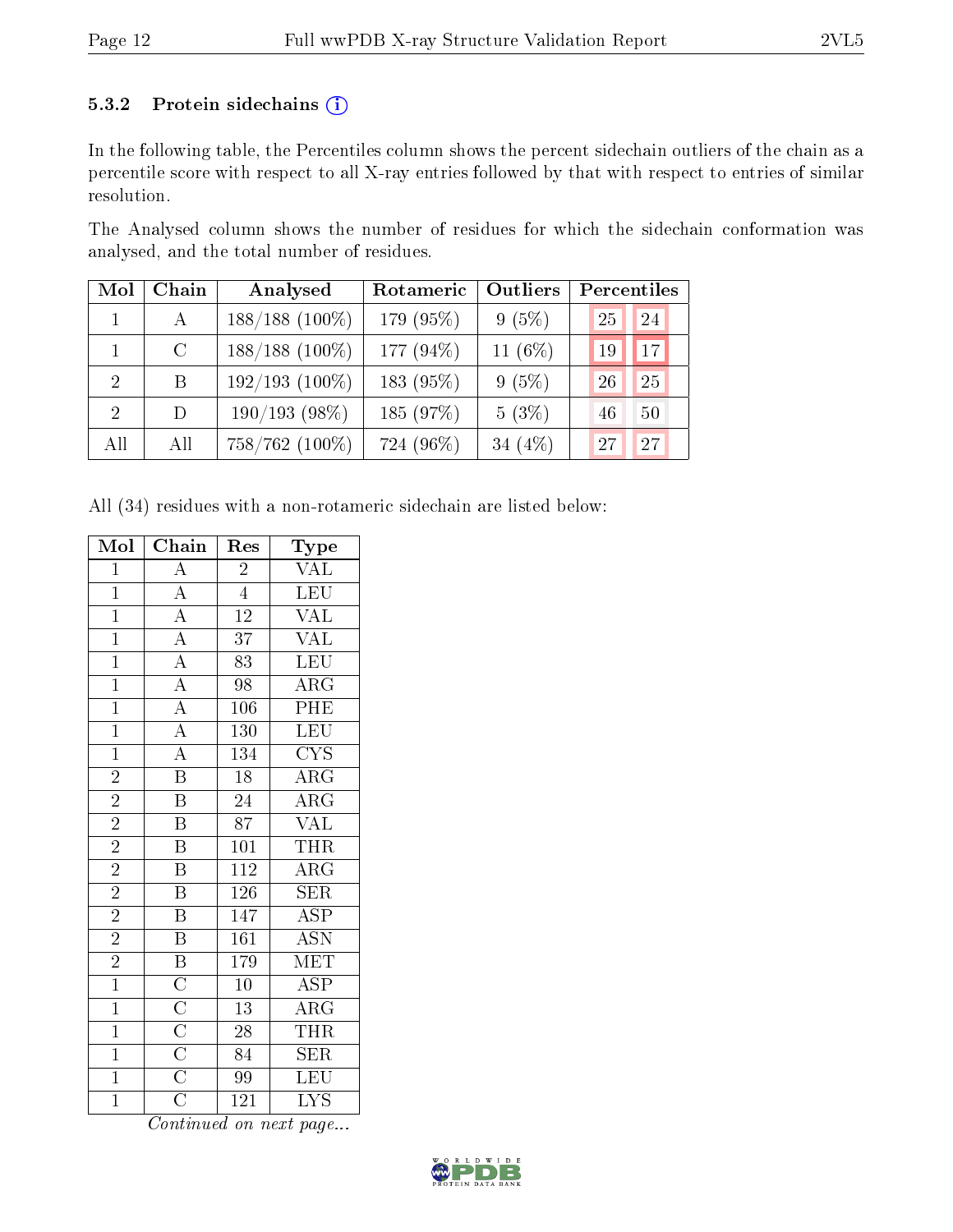| Mol            | Chain              | Res | <b>Type</b> |
|----------------|--------------------|-----|-------------|
| $\mathbf{1}$   | С                  | 130 | <b>LEU</b>  |
| 1              | $\overline{\rm C}$ | 144 | <b>LEU</b>  |
| 1              | C                  | 146 | <b>CYS</b>  |
| $\mathbf{1}$   | C                  | 165 | LEU         |
| $\mathbf 1$    | C                  | 201 | <b>CYS</b>  |
| $\overline{2}$ | D                  | 15  | LEU         |
| $\overline{2}$ | D                  | 29  | VAL         |
| $\overline{2}$ | D                  | 130 | THR         |
| $\overline{2}$ | Ð                  | 149 | <b>ASN</b>  |
| $\overline{2}$ |                    | 164 | LEU         |

Continued from previous page...

Some sidechains can be flipped to improve hydrogen bonding and reduce clashes. All (21) such sidechains are listed below:

| Mol            | Chain                                                                                | Res              | Type                      |
|----------------|--------------------------------------------------------------------------------------|------------------|---------------------------|
| $\mathbf{1}$   | $\boldsymbol{A}$                                                                     | 35               | ASN                       |
| $\overline{1}$ | $\overline{A}$                                                                       | $52\,$           | <b>HIS</b>                |
| $\overline{1}$ | $\overline{A}$                                                                       | $\overline{11}1$ | $\overline{\text{GLN}}$   |
| $\overline{1}$ | $\overline{A}$                                                                       | 161              | $\overline{\mathrm{ASN}}$ |
| $\mathbf{1}$   | $\overline{A}$                                                                       | 170              | <b>HIS</b>                |
| $\overline{1}$ | $\overline{\rm A}$                                                                   | 205              | <b>HIS</b>                |
| $\overline{2}$ | $\overline{\mathbf{B}}$                                                              | 80               | $\overline{ASN}$          |
| $\overline{2}$ | $\overline{\text{B}}$                                                                | 193              | <b>HIS</b>                |
| $\overline{2}$ | $\overline{\mathrm{B}}$                                                              | 194              | <b>ASN</b>                |
| $\overline{2}$ | $\overline{\mathbf{B}}$                                                              | 214              | $\overline{\mathrm{ASN}}$ |
| $\overline{1}$ |                                                                                      | $52\,$           | HIS                       |
| $\mathbf{1}$   |                                                                                      | 62               | <b>GLN</b>                |
| $\overline{1}$ |                                                                                      | 161              | <b>ASN</b>                |
| $\overline{1}$ |                                                                                      | 170              | <b>HIS</b>                |
| $\mathbf{1}$   | $\overline{C}\ \overline{C}\ \overline{C}\ \overline{C}\ \overline{C}\ \overline{D}$ | 205              | <b>HIS</b>                |
| $\overline{2}$ |                                                                                      | $\overline{6}$   | $\overline{\text{GLN}}$   |
| $\overline{2}$ | $\overline{D}$                                                                       | 46               | <b>GLN</b>                |
| $\overline{2}$ | $\overline{D}$                                                                       | 57               | $\operatorname{ASN}$      |
| $\overline{2}$ | $\overline{\rm D}$                                                                   | 193              | <b>HIS</b>                |
| $\overline{2}$ | $\overline{\rm D}$                                                                   | 202              | <b>HIS</b>                |
| $\overline{2}$ | $\overline{\rm D}$                                                                   | 214              | $\overline{\mathrm{ASN}}$ |

#### 5.3.3 RNA (i)

There are no RNA molecules in this entry.

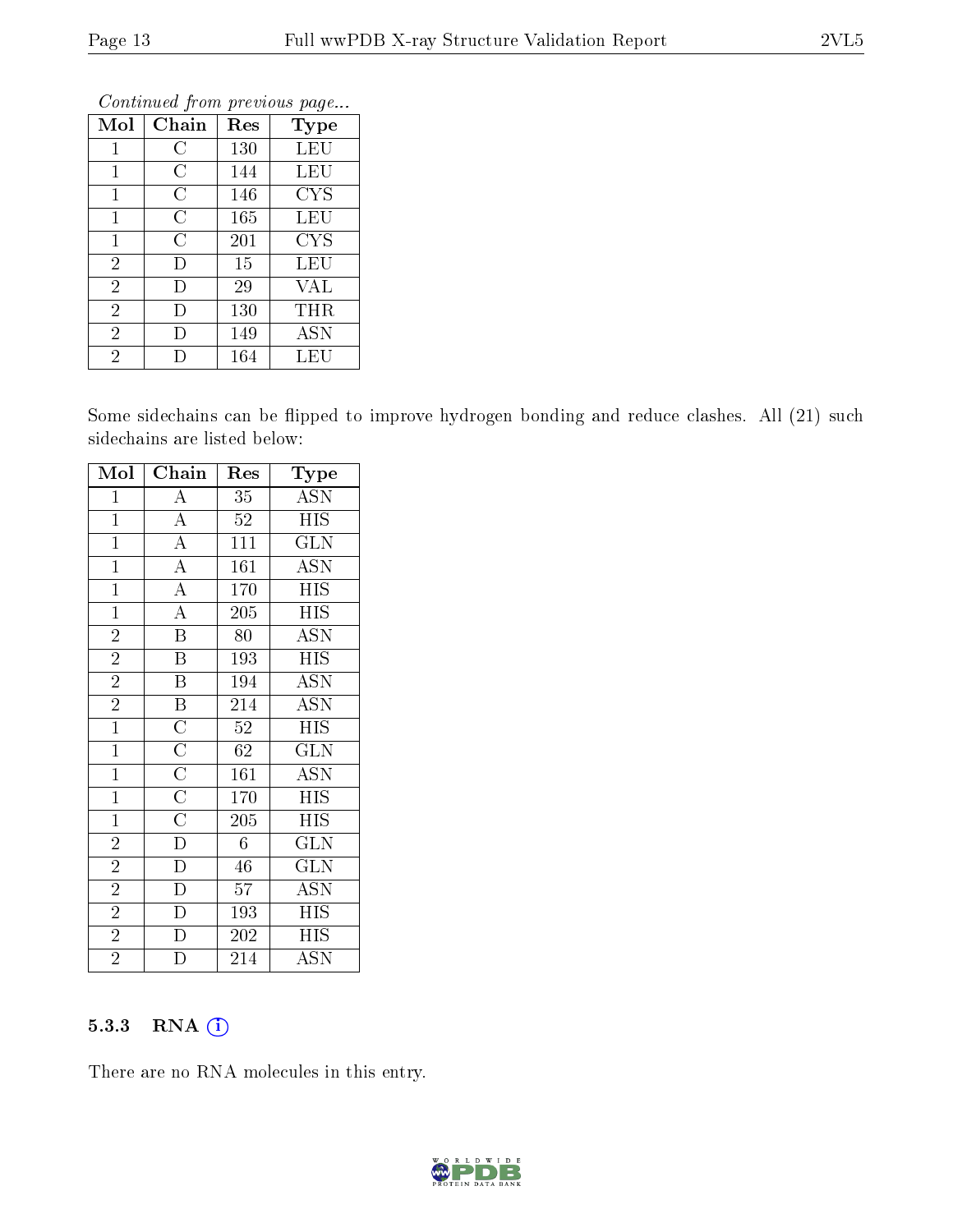#### 5.4 Non-standard residues in protein, DNA, RNA chains (i)

There are no non-standard protein/DNA/RNA residues in this entry.

#### 5.5 Carbohydrates (i)

There are no carbohydrates in this entry.

### 5.6 Ligand geometry (i)

There are no ligands in this entry.

#### 5.7 [O](https://www.wwpdb.org/validation/2017/XrayValidationReportHelp#nonstandard_residues_and_ligands)ther polymers  $(i)$

There are no such residues in this entry.

#### 5.8 Polymer linkage issues (i)

There are no chain breaks in this entry.

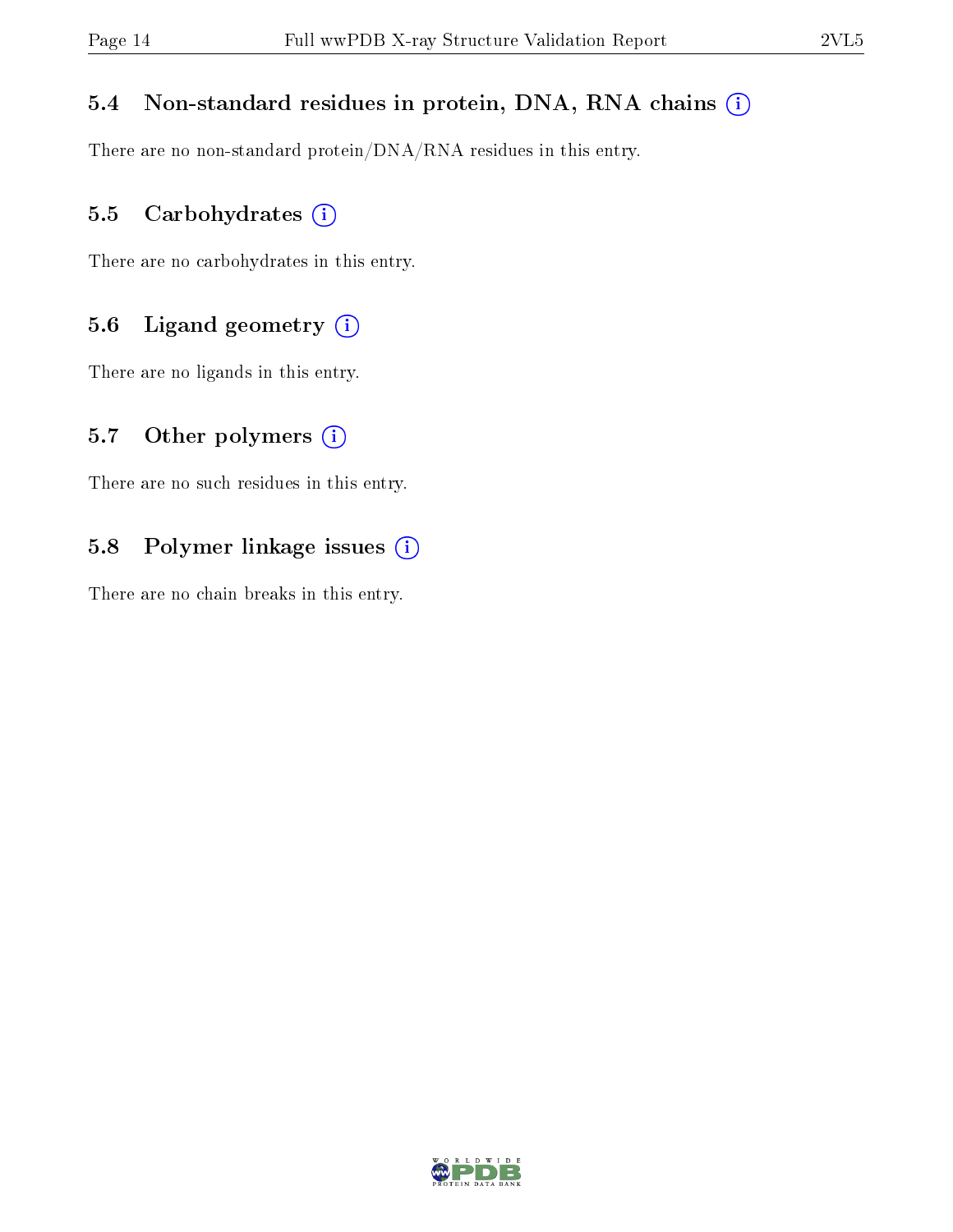## 6 Fit of model and data  $(i)$

### 6.1 Protein, DNA and RNA chains  $(i)$

In the following table, the column labelled  $#RSRZ> 2'$  contains the number (and percentage) of RSRZ outliers, followed by percent RSRZ outliers for the chain as percentile scores relative to all X-ray entries and entries of similar resolution. The OWAB column contains the minimum, median,  $95<sup>th</sup>$  percentile and maximum values of the occupancy-weighted average B-factor per residue. The column labelled ' $Q< 0.9$ ' lists the number of (and percentage) of residues with an average occupancy less than 0.9.

| Mol            | Chain         | Analysed          | ${ <\hspace{-1.5pt}{\mathrm{RSRZ}} \hspace{-1.5pt}>}$ | $\rm \#RSRZ{>}2$      | $OWAB(A^2)$    | Q <sub>0.9</sub> |
|----------------|---------------|-------------------|-------------------------------------------------------|-----------------------|----------------|------------------|
| $\mathbf{1}$   | A             | $218/218$ (100\%) | 0.29                                                  | $6(2\%)$ 53<br>59     | 24, 30, 42, 47 | $1(0\%)$         |
|                | $\mathcal{C}$ | $218/218$ (100%)  | 0.17                                                  | $5(2\%)$<br>60<br>65  | 23, 31, 42, 45 | $1(0\%)$         |
| -2             | B             | $217/218$ (99%)   | 0.21                                                  | $10(4\%)$ 32<br>38    | 24, 31, 38, 49 |                  |
| $\overline{2}$ | D             | 216/218(99%)      | 0.13                                                  | 6 $(2\%)$<br>53<br>59 | 23, 30, 38, 46 |                  |
| All            | All           | 869/872 (99%)     | 0.20                                                  | $27(3\%)$<br>55<br>49 | 23, 31, 40, 49 | $2(0\%)$         |

All (27) RSRZ outliers are listed below:

| Mol            | Chain                 | Res          | Type                    | $_{\rm RSRZ}$    |
|----------------|-----------------------|--------------|-------------------------|------------------|
| $\overline{2}$ | D                     | 216          | <b>ASN</b>              | 4.9              |
| $\overline{2}$ | $\boldsymbol{B}$      | 206          | <b>THR</b>              | 4.6              |
| $\mathbf{1}$   | $\overline{\rm C}$    | 135          | $\rm GLY$               | 3.4              |
| $\overline{1}$ | $\overline{\rm C}$    | $\mathbf{1}$ | <b>GLN</b>              | 3.4              |
| $\overline{1}$ | $\overline{\rm A}$    | 134          | $_{\mathrm{CYS}}$       | $\overline{3}.2$ |
| $\overline{2}$ | $\boldsymbol{B}$      | 205          | SER                     | 2.9              |
| $\overline{1}$ | $\bf{A}$              | 37           | VAL                     | 2.9              |
| $\mathbf{1}$   | $\overline{\rm C}$    | 164          | SER                     | 2.7              |
| $\overline{2}$ | $\, {\bf B}$          | 161          | <b>ASN</b>              | 2.7              |
| $\overline{1}$ | $\overline{A}$        | $\mathbf{1}$ | $\overline{\text{GLN}}$ | 2.7              |
| $\overline{1}$ | $\boldsymbol{A}$      | 35           | ASN                     | 2.6              |
| $\overline{2}$ | $\overline{\text{D}}$ | 130          | THR                     | $2.6\,$          |
| $\overline{1}$ | $\overline{A}$        | 36           | TRP                     | 2.6              |
| $\overline{2}$ | $\boldsymbol{B}$      | 207          | SER                     | 2.6              |
| $\overline{2}$ | B                     | 217          | GLU                     | 2.5              |
| $\overline{2}$ | $\boldsymbol{B}$      | 204          | <b>THR</b>              | 2.4              |
| $\overline{2}$ | $\mathbf D$           | 139          | PHE                     | 2.3              |
| $\overline{2}$ | $\mathbf{D}$          | 206          | THR                     | 2.3              |
| $\overline{1}$ | $\overline{C}$        | 36           | TRP                     | 2.3              |
| $\mathbf{1}$   | A                     | 137          | THR                     | 2.2              |
| $\overline{2}$ | B                     | 149          | <b>ASN</b>              | 2.2              |